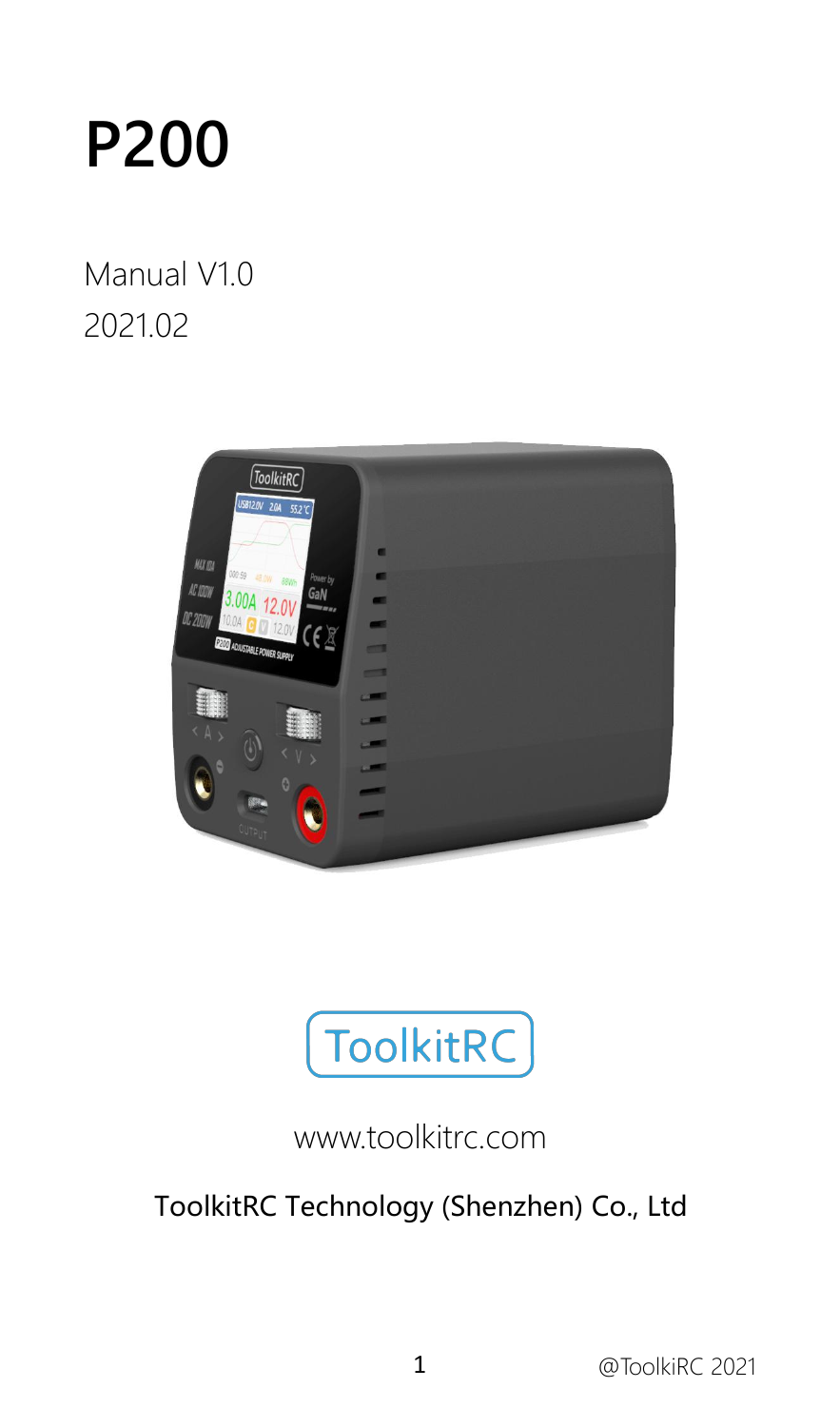# <span id="page-1-0"></span>Introduction

Thank you for purchasing the M7 model tool chain product, please read this manual carefully before using it.

<span id="page-1-1"></span>

### <span id="page-1-2"></span>Further information

To ensure you have the best experience with this product please scan the QR code below to stay up to date with news, information and firmware updates for your charger. Or visit www.toolkitrc.com.



**WeChat QR Code** 

Applications

Video teaching

Product purchase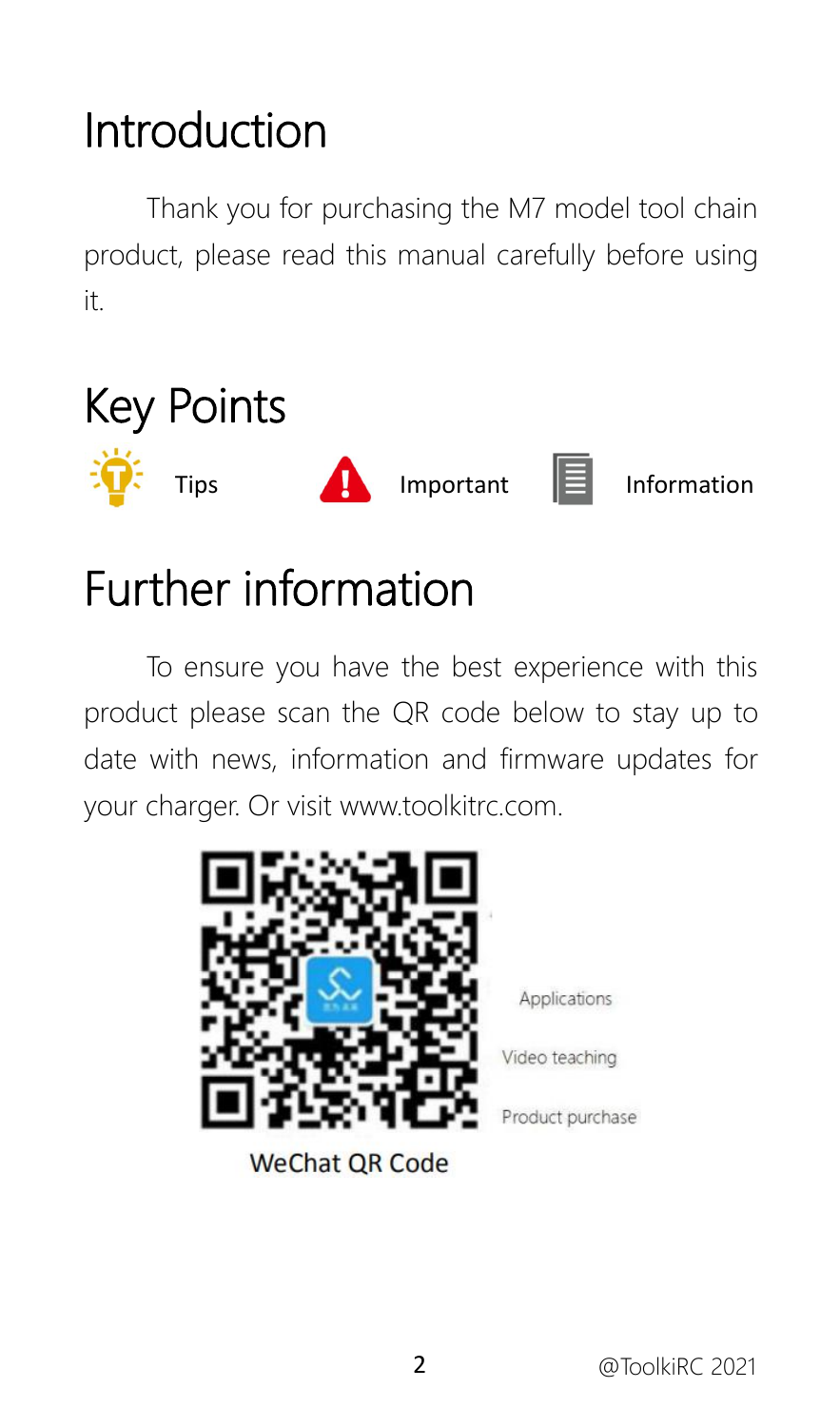<span id="page-2-0"></span>

- 1. P200 allows the input voltage of DC 7-28V or AC 100-240V to ensure that the power supply voltage conforms to the power supply. Pay attention to the positive and negative polarity of the power supply when connecting.
- 2. Do not use this product in the environment of heat source, humidity, flammable and explosive gas.
- 3. Please use this product when someone is guarded to prevent accidents.
- 4. When not using this product, please unplug the input power in time.
- 5. When using the charging function, please set a current that matches the battery. Do not set an excessive current for charging, so as not to damage the battery.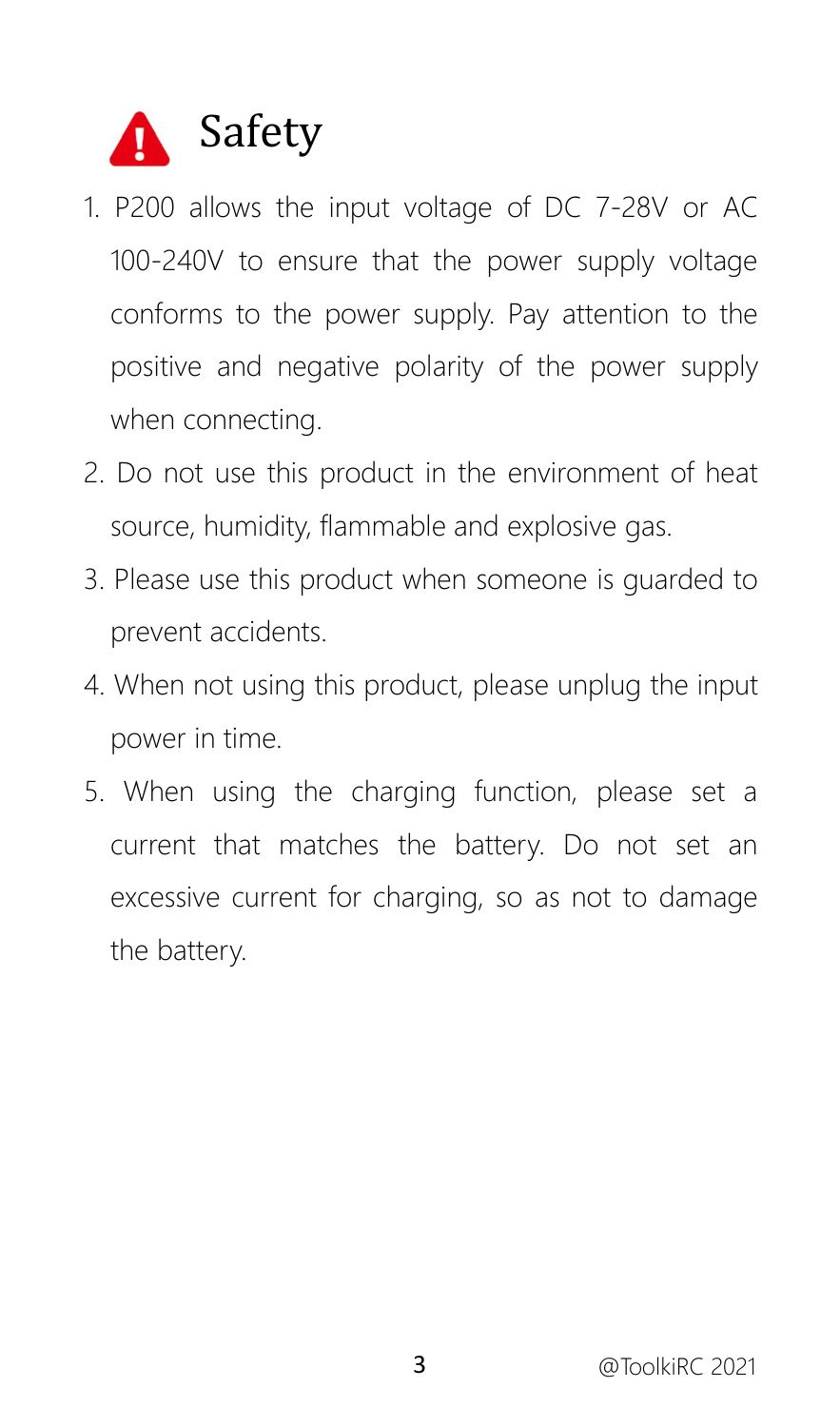# <span id="page-3-0"></span>Contents

| Output settings and display instructions 9  |
|---------------------------------------------|
| 1. The main interface display description 9 |
| 2. Description of USB interface display10   |
|                                             |
|                                             |
|                                             |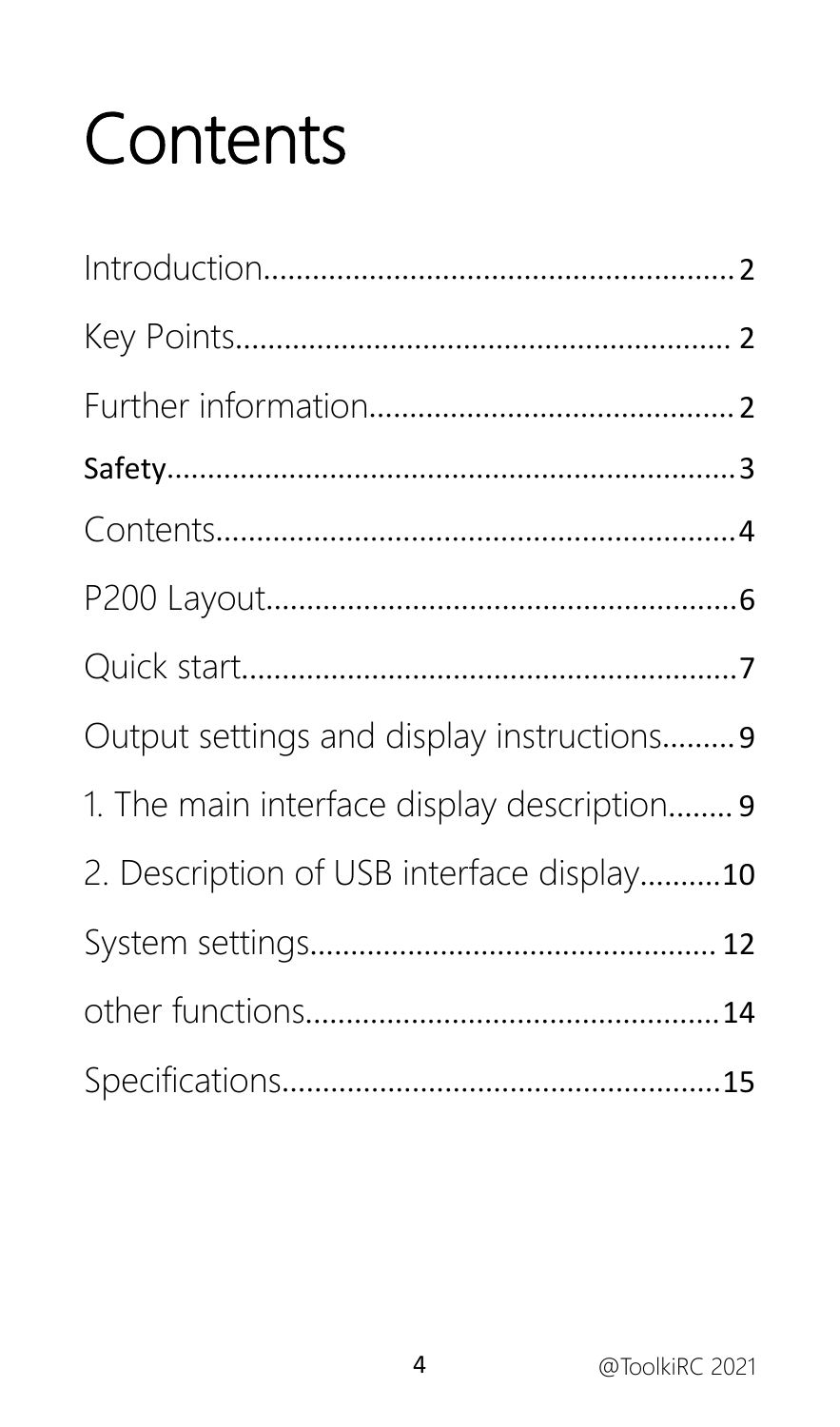# Product description

P200 is a mini desktop adjustable power supply, with AC or DC two input modes, built-in 100W GaN AC power supply, IPS wide-angle display screen records and curve display voltage and current, and other features.

- Built-in gallium nitride (GaN) small AC power supply.
- AC/DC two input modes.
- The conversion efficiency is as high as 95%.
- AC input: the full output power is up to 100W.
- DC input: the full output power is up to 200W.
- TYPE-C MAX output 65W.
- Fast charge full protocol: PD3.0/PD2.0/PPS/QC4/QC3.0/QC2.0 /AFC/FCP/SCP/PE2.0/PE1.1/SFCP/VOOC.
- 1.0-30.0V adjustable output voltage.
- 1.0-10.0A adjustable constant current。
- Over voltage, over current, over temperature, short circuit, multiple protections.
- Metal dial wheel, feels hard and good.
- IPS 1.54" high-brightness high-definition display.
- The device is simulated as a U disk, and the upgrade file is copied to realize the product firmware upgrade.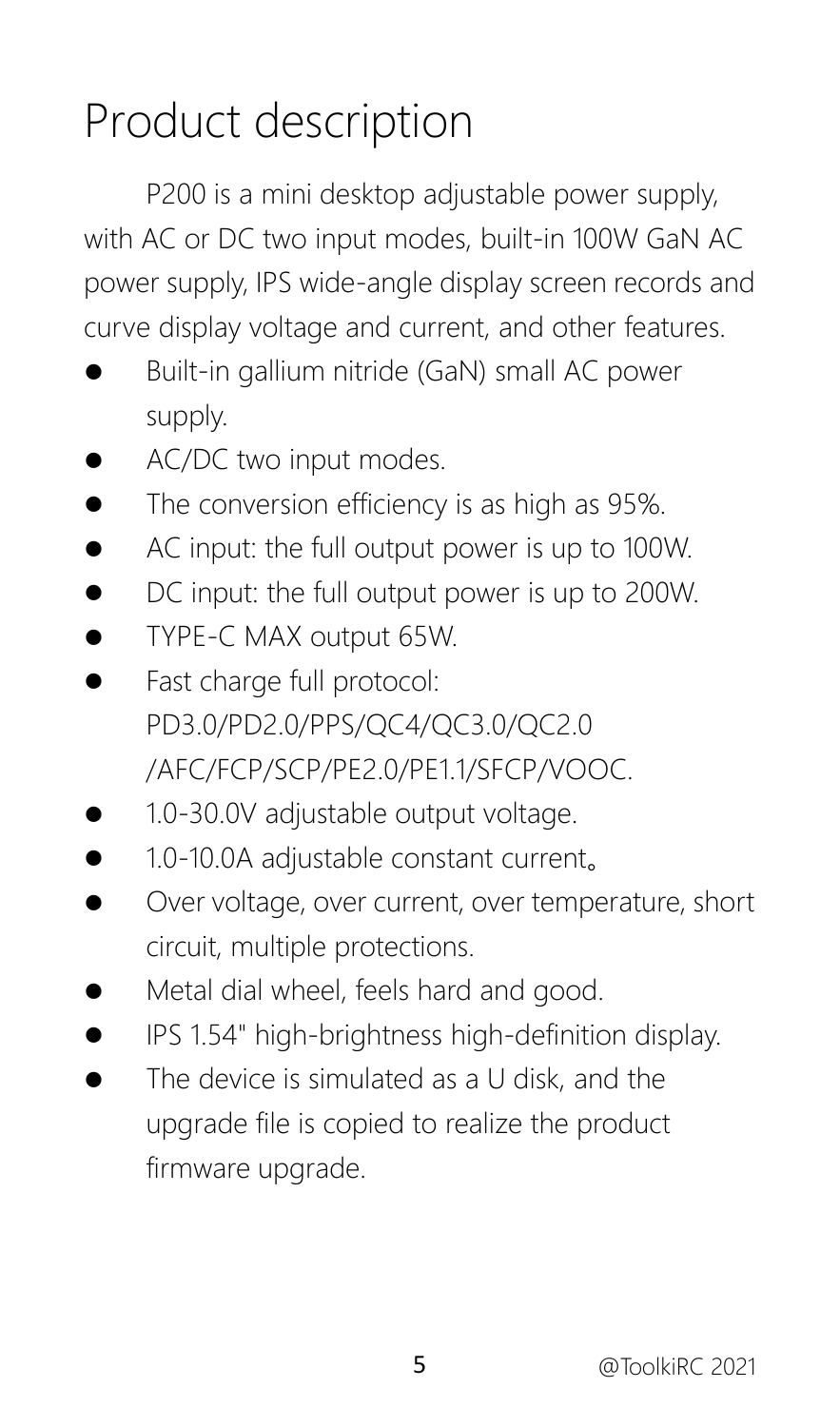# <span id="page-5-0"></span>P200 Layout



Front

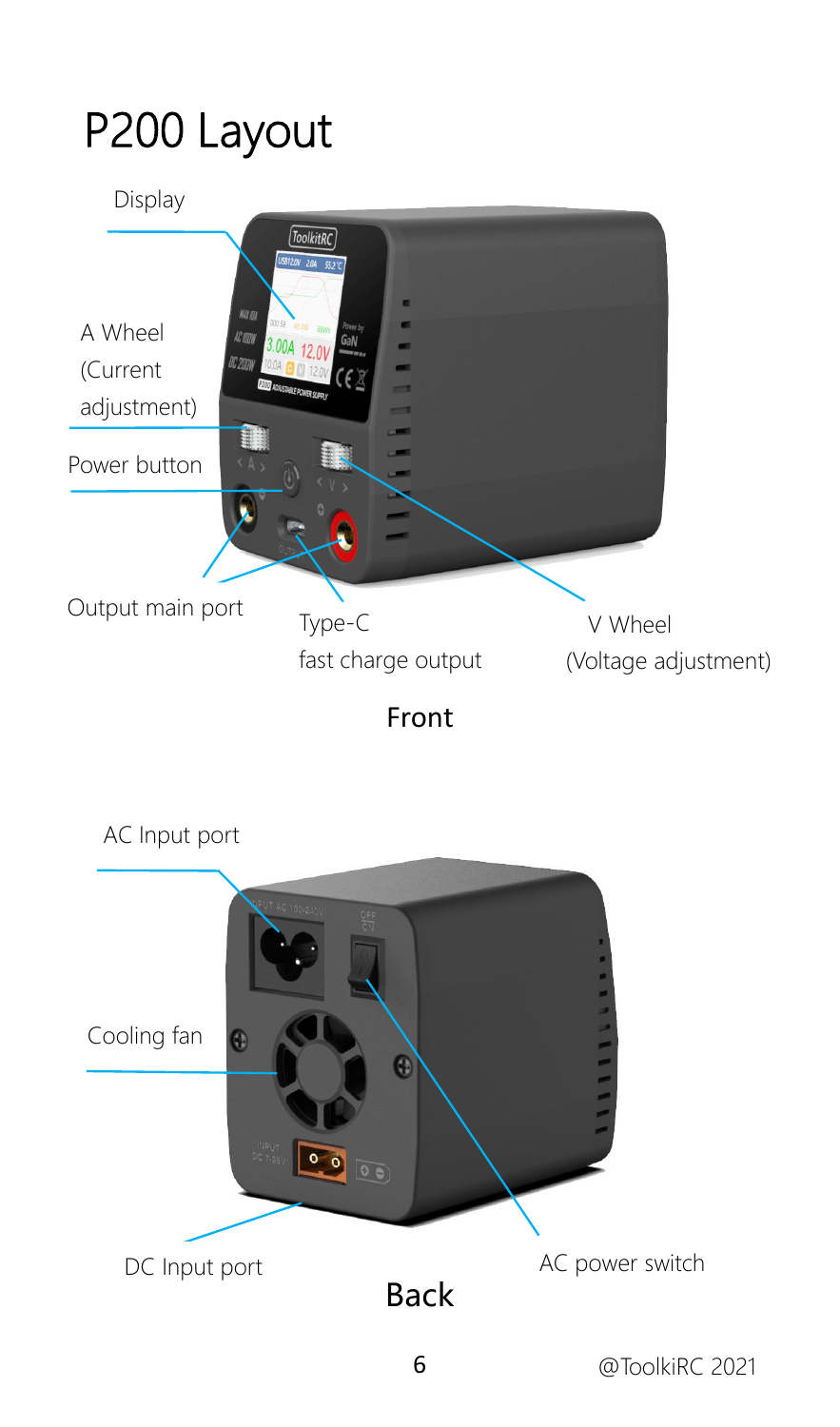# <span id="page-6-0"></span>Quick start

1. Connect the 7-28V DC power supply to [DC input port] on the back of the P200 or AC 100-240V to JAC power port], and turn on [AC power switch].

2. Press the front [Power button] once, the display shows the boot logo and stays for 2 seconds.

3. At the same time, it is accompanied by do-re-mi boot sound.

4. After the boot is completed, the screen enters the main interface and displays as follows::



5. Fluctuating [V dial], set the voltage to be output.

6. Fluctuation [A dial], set the output constant current.

7. Short press [V dial] to output the set voltage from the main port.

8. Short press [A dial] to enter the TYPE-C information interface.

9. Long press [V dial] to stop the output and enter the system setting.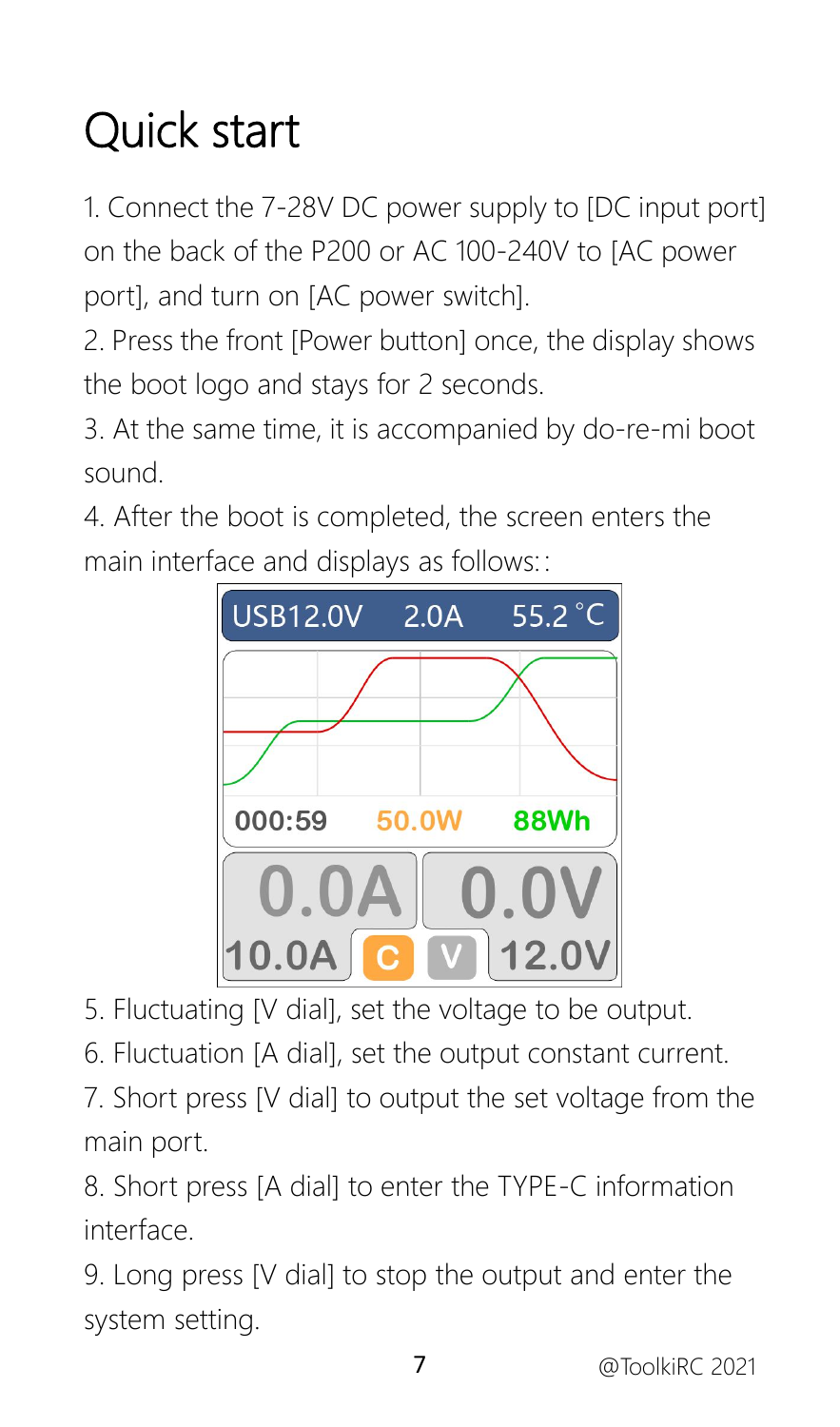10. Long press [A dial], the accumulated capacity and time information will be cleared.

===================================



#### Warning:

1. Inputting too high DC voltage may damage the product.

2. Do not connect to the input terminal if the voltage value is not marked.

3. When the output is connected to the lithium battery for charging, pay attention to the full voltage of the battery.

===================================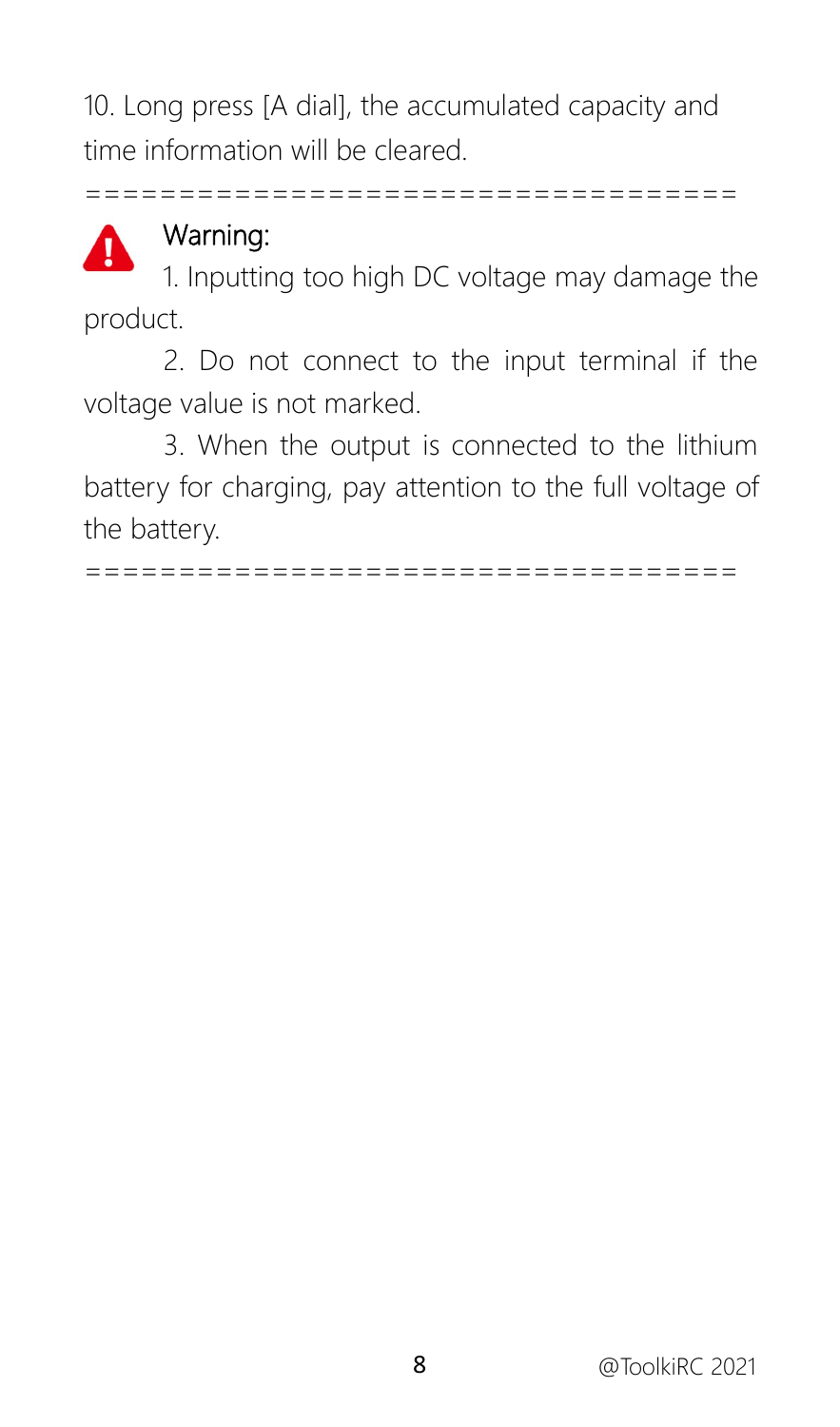# <span id="page-8-0"></span>Output settings and display instructions

Turn the [V dial] on the main interface to set the voltage to follow the adjustment. The step voltage can be adjusted in the system menu. Turn the [V dial] to set the maximum constant current value that requires constant current. After setting the required voltage and current, short press [V dial] once to output the set voltage from the main port. At the same time, the real-time monitoring value will be displayed in color, and the following interface will be displayed:



<span id="page-8-1"></span>1. The main interface display description

USB 12.0V 2.0A: Output voltage and current of TYPE-C port. <u><sup>•</sup>C</u> : Internal real-time monitoring of temperature.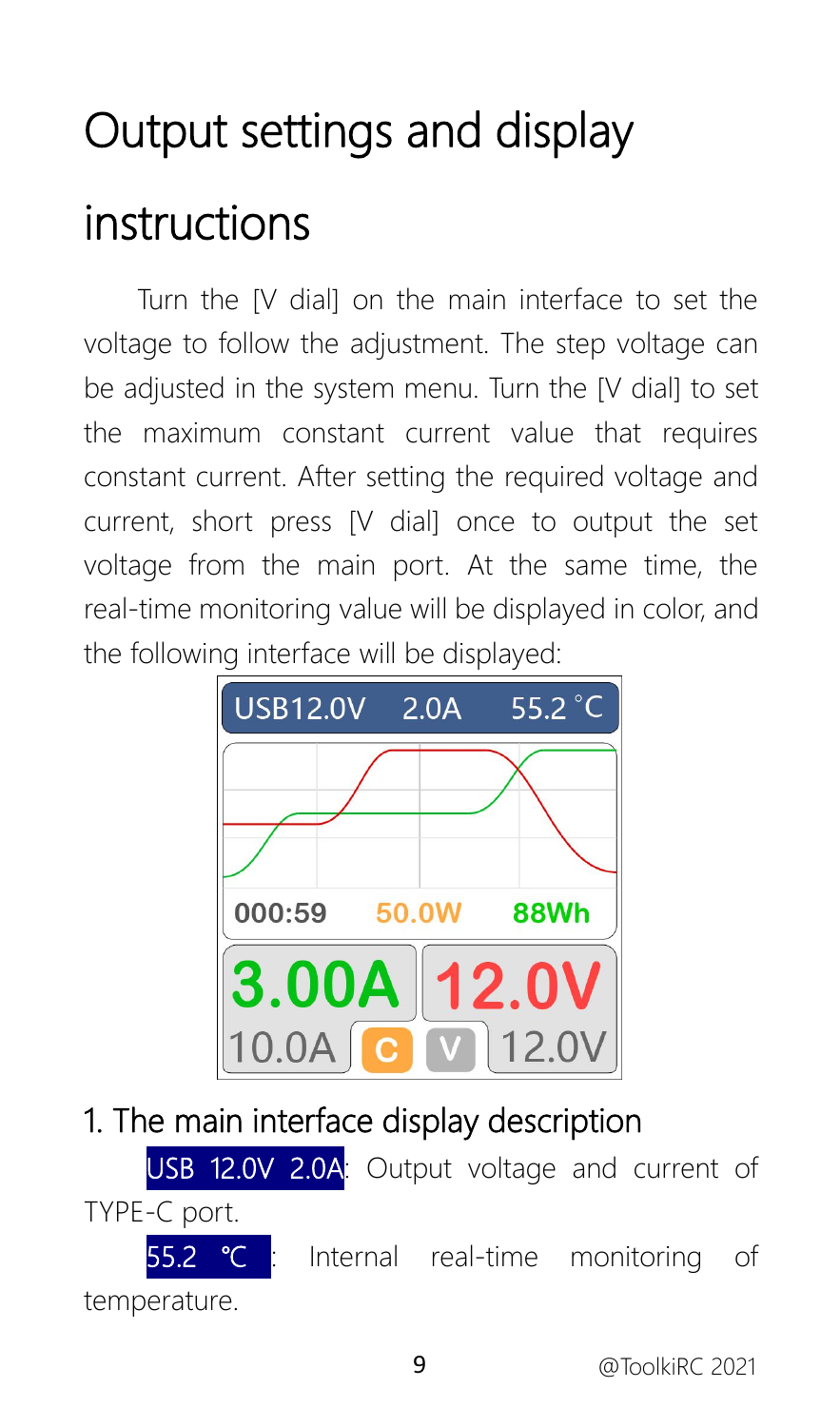Curve area: Real-time recording of the voltage and current of the output main port.

000:59: The accumulation of the output time of the main port.

50.0W: The current output power of the main port.

88Wh: Main port output power statistics.

3.00A: The real-time current value output by the main port.

12.0V: The real-time voltage value output by the main port.

10.0A: The set maximum constant current value.

12.0V: The set maximum constant voltage value.

### <span id="page-9-0"></span>2. Description of USB interface display

In the main interface, short press [A dial] once to enter the USB-TYPE-C output monitoring interface, as shown in the figure below:

|           | <b>USB Output</b> |
|-----------|-------------------|
| Voltage:  | 12.00V            |
| Curretn:  | 2.00A             |
| Time:     | 059:59            |
| Capacity: | 8888Wh            |
| Protocol: | <b>PD3.0</b>      |
| State:    | ΟN                |

12.00V: TYPE-C port output voltage real-time value. 2.00A: TYPE-C port output current real-time value.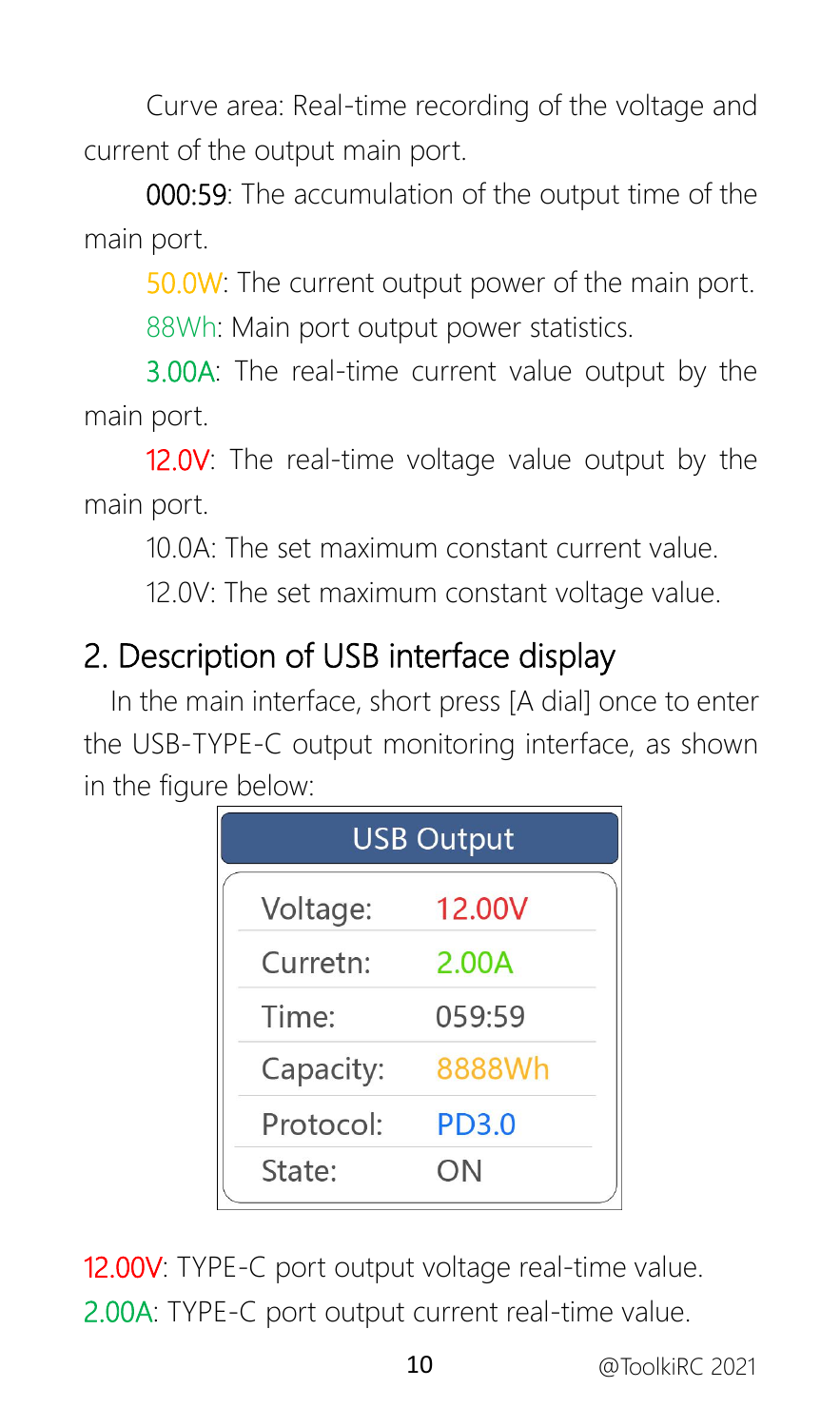059:59: Output the accumulated time.

8888Wh: The accumulated value of output electric energy.

PD3.0: The current device fast charging protocol.

ON: TYPE-C output status.

=================================== Tips: 1. Long press [A dial] once to clear the

accumulated value.

2. Connect to the USB-C charging device, and the USB port will output the corresponding voltage and current according to the protocol.

===================================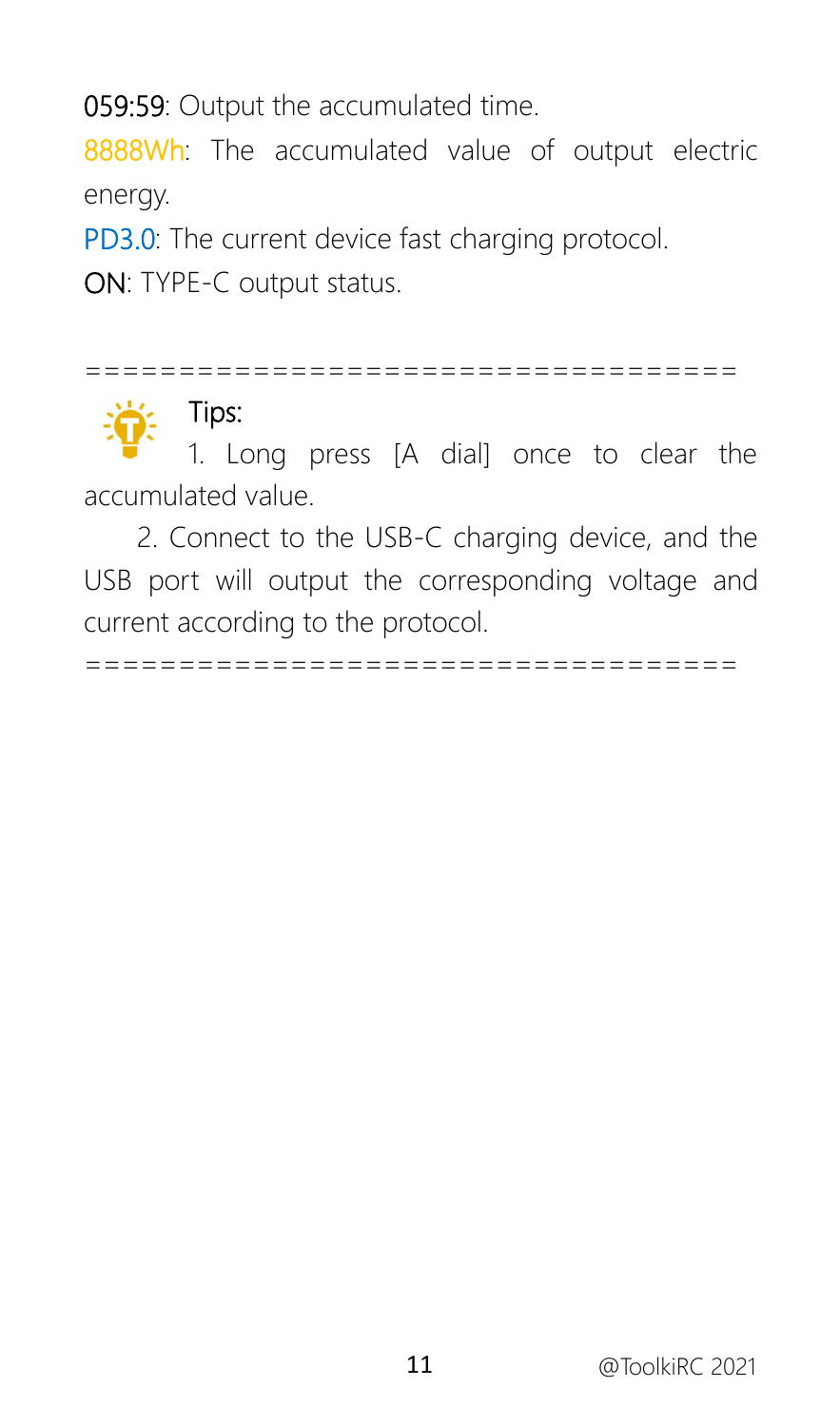# <span id="page-11-0"></span>System settings

After selecting and long-pressing [V dial] on the main interface, you will enter the system setting interface, as shown in the figure below:

|                | <b>Settings</b> |       |
|----------------|-----------------|-------|
|                | Back            |       |
| $\circledcirc$ | Step voltage    | 0.05V |
|                | Step current    | 0.05A |
| $A_{\sigma}$   | Curve time      | 01S   |
| $ \mathbb{G} $ | Lowest input    | 12.0V |
|                | Safe temp.      | 70'C  |

Back: Back to the main interface.

Step voltage: The step value of adding or subtracting the output voltage by turning the voltage dial, the setting range is 0.05-0.5V.

Step current: The current dial turns the step value of the output current plus or minus one grid, the setting range is 0.05-0.5A.

Curve Time: Record the curve period, you can set 0.1S-10S to record once.

Lowest input: When the DC input voltage is below this value, the output will stop.

Safe temp.: The internal temperature protection value, when the internal temperature is higher than this value, the output will stop.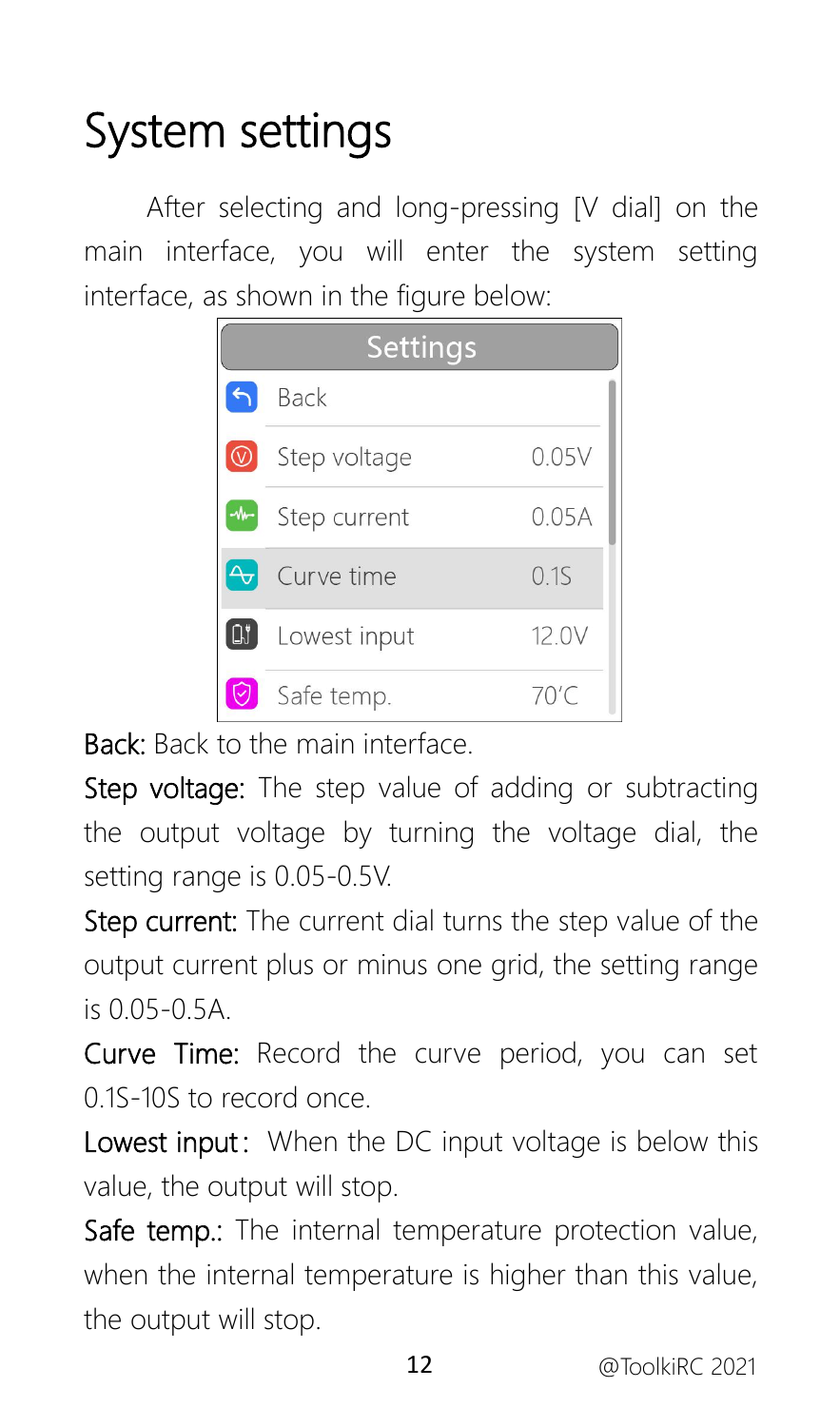|               | Settings               |            |
|---------------|------------------------|------------|
| 鸮             | Backlight              | 10         |
| $\rightarrow$ | Beep                   | off        |
| $\bullet$     | Language               | <b>FNG</b> |
| AA            | Theme style            | WHT        |
| Â             | Factor setings         | ОK         |
|               | ID:FF3005D3 H1.1-F1.00 |            |

Backlight: Display backlight brightness value, can be set to 1-10 levels.

Beep: The tone of the buzzer, which can be set to off.

Lanquage: System display language. You can choose English, Chinese, etc.

Theme style: Two themes of bright and dark colors can be selected.

Factor settings: Restore all setting items to factory values.

ID: An independent ID for each device.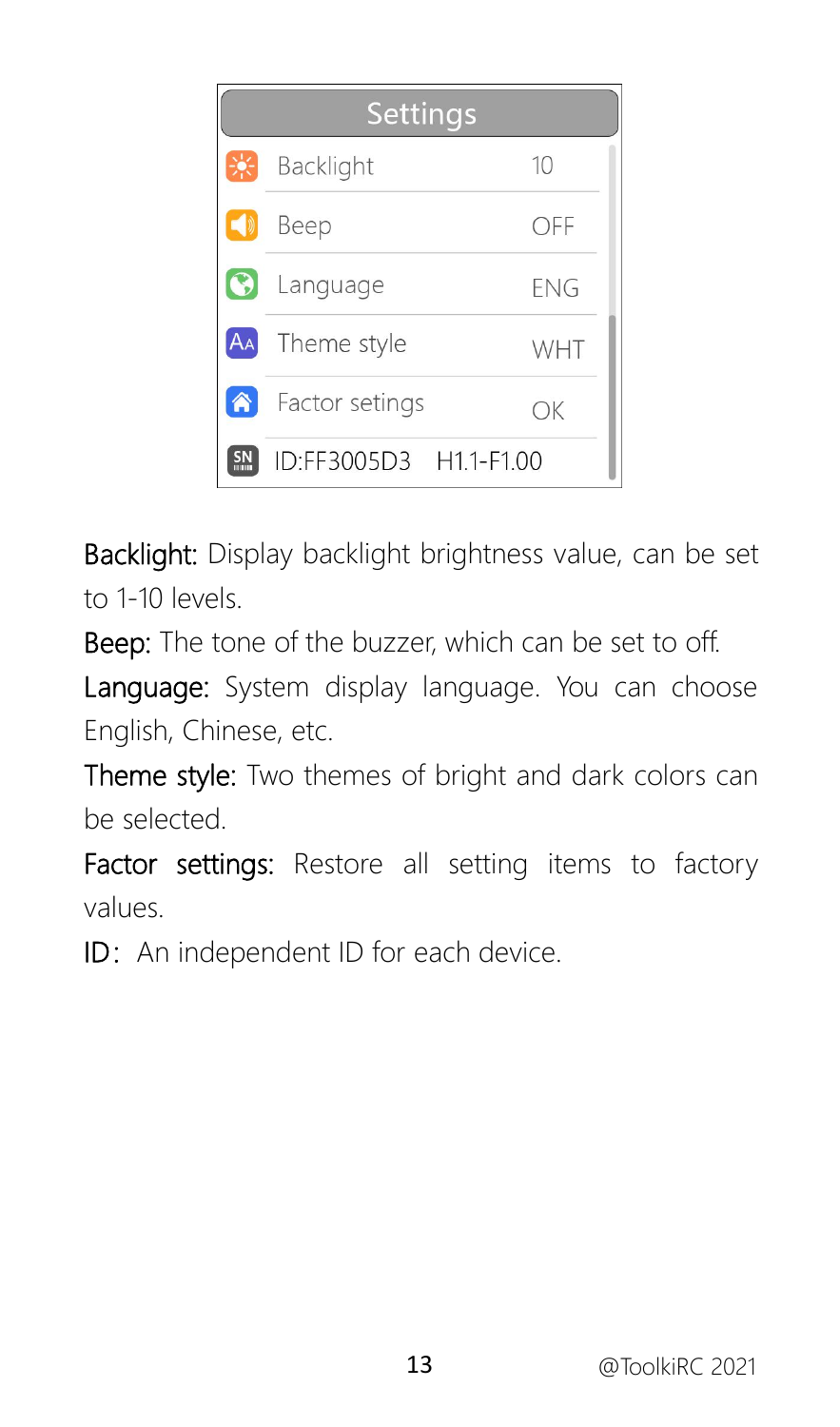# <span id="page-13-0"></span>other functions

1. Firmware upgrade

After connecting the P200 to the computer with the USB data cable in the box, the computer will recognize a U disk named Toolkit. Download the upgrade file app.upg on the official website to overwrite the files in the U disk to upgrade the firmware.

2. Fan level

When the internal temperature of the device exceeds 45°C, the fan turns on half-speed air volume to reduce noise. When the internal temperature exceeds 53°C, the fan turns on full-speed air volume to enhance heat dissipation.

3. Manually calibrate voltage and current

Press the power button, within 1 second, simultaneously press and hold  $[A \text{ dial}] + [V \text{ dial}]$  without releasing, the system will enter the manual voltage calibration function. Use a voltmeter to measure the actual input and output voltage, move the cursor to the corresponding voltage value, modify the voltage value to be consistent with the voltmeter value, and achieve calibration. After the calibration is completed, move the cursor to save, short press once, the buzzer will beep for a long time, and the save is successful. Just exit or shut down.